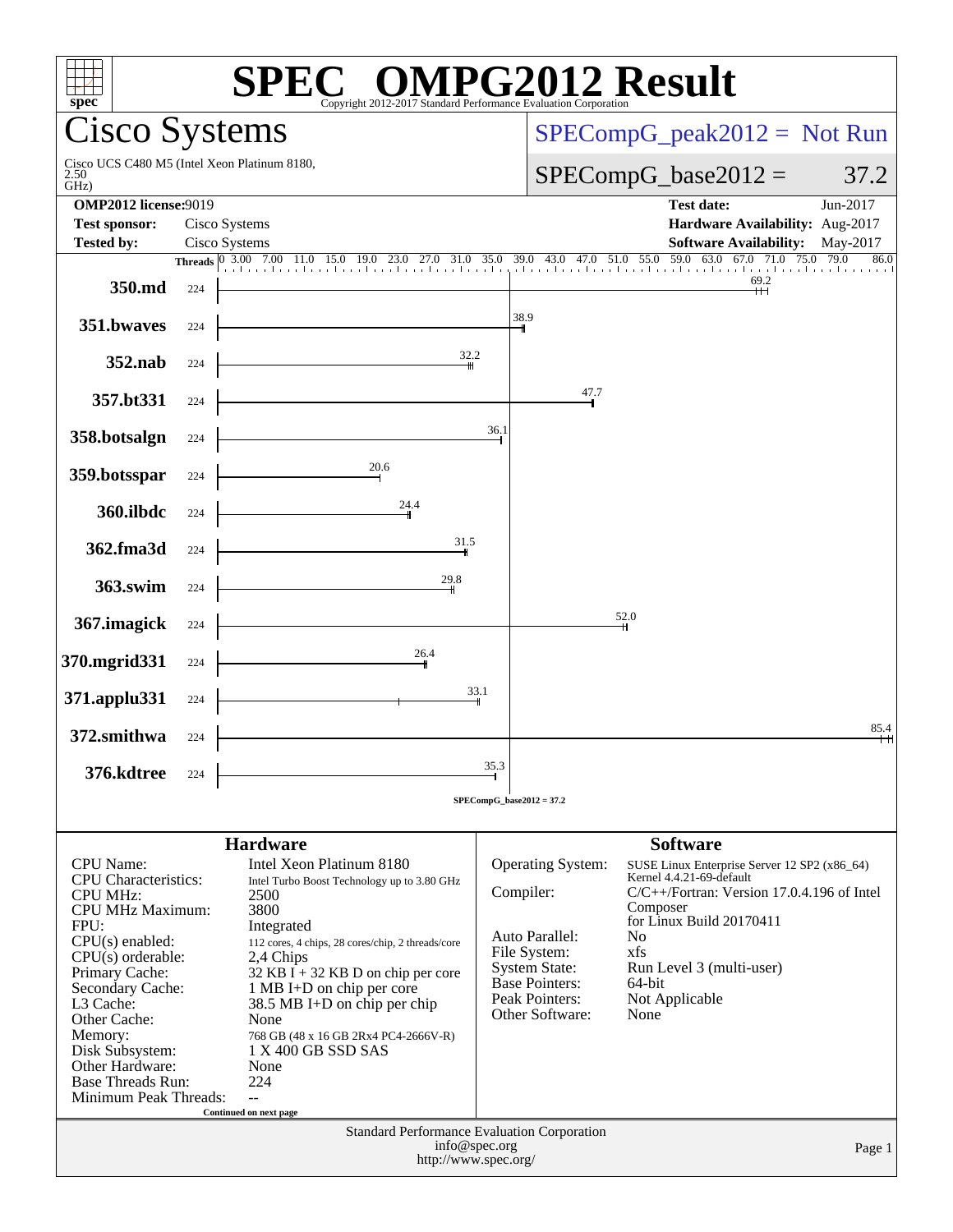# **[SPEC OMPG2012 Result](http://www.spec.org/auto/omp2012/Docs/result-fields.html#SPECOMPG2012Result)**

# **Zisco Systems**

GHz) 2.50 Cisco UCS C480 M5 (Intel Xeon Platinum 8180,

#### **[OMP2012 license:](http://www.spec.org/auto/omp2012/Docs/result-fields.html#OMP2012license)**9019 **[Test date:](http://www.spec.org/auto/omp2012/Docs/result-fields.html#Testdate)** Jun-2017

**[Tested by:](http://www.spec.org/auto/omp2012/Docs/result-fields.html#Testedby)** Cisco Systems **[Software Availability:](http://www.spec.org/auto/omp2012/Docs/result-fields.html#SoftwareAvailability)** May-2017

[Maximum Peak Threads:](http://www.spec.org/auto/omp2012/Docs/result-fields.html#MaximumPeakThreads)

 $SPECompG_peak2012 = Not Run$  $SPECompG_peak2012 = Not Run$ 

### $SPECompG_base2012 = 37.2$  $SPECompG_base2012 = 37.2$

**[Test sponsor:](http://www.spec.org/auto/omp2012/Docs/result-fields.html#Testsponsor)** Cisco Systems **[Hardware Availability:](http://www.spec.org/auto/omp2012/Docs/result-fields.html#HardwareAvailability)** Aug-2017

**[Results Table](http://www.spec.org/auto/omp2012/Docs/result-fields.html#ResultsTable) [Benchmark](http://www.spec.org/auto/omp2012/Docs/result-fields.html#Benchmark) [Threads](http://www.spec.org/auto/omp2012/Docs/result-fields.html#Threads) [Seconds](http://www.spec.org/auto/omp2012/Docs/result-fields.html#Seconds) [Ratio](http://www.spec.org/auto/omp2012/Docs/result-fields.html#Ratio) [Seconds](http://www.spec.org/auto/omp2012/Docs/result-fields.html#Seconds) [Ratio](http://www.spec.org/auto/omp2012/Docs/result-fields.html#Ratio) [Seconds](http://www.spec.org/auto/omp2012/Docs/result-fields.html#Seconds) [Ratio](http://www.spec.org/auto/omp2012/Docs/result-fields.html#Ratio) Base [Threads](http://www.spec.org/auto/omp2012/Docs/result-fields.html#Threads) [Seconds](http://www.spec.org/auto/omp2012/Docs/result-fields.html#Seconds) [Ratio](http://www.spec.org/auto/omp2012/Docs/result-fields.html#Ratio) [Seconds](http://www.spec.org/auto/omp2012/Docs/result-fields.html#Seconds) [Ratio](http://www.spec.org/auto/omp2012/Docs/result-fields.html#Ratio) [Seconds](http://www.spec.org/auto/omp2012/Docs/result-fields.html#Seconds) [Ratio](http://www.spec.org/auto/omp2012/Docs/result-fields.html#Ratio) Peak** [350.md](http://www.spec.org/auto/omp2012/Docs/350.md.html) 224 66.1 70.0 67.5 68.6 **[66.9](http://www.spec.org/auto/omp2012/Docs/result-fields.html#Median) [69.2](http://www.spec.org/auto/omp2012/Docs/result-fields.html#Median)** [351.bwaves](http://www.spec.org/auto/omp2012/Docs/351.bwaves.html) 224 **[116](http://www.spec.org/auto/omp2012/Docs/result-fields.html#Median) [38.9](http://www.spec.org/auto/omp2012/Docs/result-fields.html#Median)** 116 39.0 117 38.8 [352.nab](http://www.spec.org/auto/omp2012/Docs/352.nab.html) 224 120 32.4 **[121](http://www.spec.org/auto/omp2012/Docs/result-fields.html#Median) [32.2](http://www.spec.org/auto/omp2012/Docs/result-fields.html#Median)** 122 32.0 [357.bt331](http://www.spec.org/auto/omp2012/Docs/357.bt331.html) 224 **[99.3](http://www.spec.org/auto/omp2012/Docs/result-fields.html#Median) [47.7](http://www.spec.org/auto/omp2012/Docs/result-fields.html#Median)** 99.5 47.6 99.0 47.9 [358.botsalgn](http://www.spec.org/auto/omp2012/Docs/358.botsalgn.html) 224 **[121](http://www.spec.org/auto/omp2012/Docs/result-fields.html#Median) [36.1](http://www.spec.org/auto/omp2012/Docs/result-fields.html#Median)** 121 36.0 120 36.1 [359.botsspar](http://www.spec.org/auto/omp2012/Docs/359.botsspar.html) 224 255 20.6 254 20.6 **[255](http://www.spec.org/auto/omp2012/Docs/result-fields.html#Median) [20.6](http://www.spec.org/auto/omp2012/Docs/result-fields.html#Median)** [360.ilbdc](http://www.spec.org/auto/omp2012/Docs/360.ilbdc.html) 224 147 24.3 145 24.5 **[146](http://www.spec.org/auto/omp2012/Docs/result-fields.html#Median) [24.4](http://www.spec.org/auto/omp2012/Docs/result-fields.html#Median)** [362.fma3d](http://www.spec.org/auto/omp2012/Docs/362.fma3d.html) 224 121 31.4 **[121](http://www.spec.org/auto/omp2012/Docs/result-fields.html#Median) [31.5](http://www.spec.org/auto/omp2012/Docs/result-fields.html#Median)** 120 31.7 [363.swim](http://www.spec.org/auto/omp2012/Docs/363.swim.html) 224 **[152](http://www.spec.org/auto/omp2012/Docs/result-fields.html#Median) [29.8](http://www.spec.org/auto/omp2012/Docs/result-fields.html#Median)** 152 29.8 150 30.1 [367.imagick](http://www.spec.org/auto/omp2012/Docs/367.imagick.html) 224 **[135](http://www.spec.org/auto/omp2012/Docs/result-fields.html#Median) [52.0](http://www.spec.org/auto/omp2012/Docs/result-fields.html#Median)** 135 52.1 136 51.6 [370.mgrid331](http://www.spec.org/auto/omp2012/Docs/370.mgrid331.html) 224 **[168](http://www.spec.org/auto/omp2012/Docs/result-fields.html#Median) [26.4](http://www.spec.org/auto/omp2012/Docs/result-fields.html#Median)** 168 26.3 166 26.6 [371.applu331](http://www.spec.org/auto/omp2012/Docs/371.applu331.html) 224 182 33.3 **[183](http://www.spec.org/auto/omp2012/Docs/result-fields.html#Median) [33.1](http://www.spec.org/auto/omp2012/Docs/result-fields.html#Median)** 263 23.0 [372.smithwa](http://www.spec.org/auto/omp2012/Docs/372.smithwa.html) 224 **[62.8](http://www.spec.org/auto/omp2012/Docs/result-fields.html#Median) [85.4](http://www.spec.org/auto/omp2012/Docs/result-fields.html#Median)** 63.5 84.4 62.4 86.0 [376.kdtree](http://www.spec.org/auto/omp2012/Docs/376.kdtree.html) 224 128 35.3 127 35.4 **[128](http://www.spec.org/auto/omp2012/Docs/result-fields.html#Median) [35.3](http://www.spec.org/auto/omp2012/Docs/result-fields.html#Median)** Results appear in the [order in which they were run.](http://www.spec.org/auto/omp2012/Docs/result-fields.html#RunOrder) Bold underlined text [indicates a median measurement.](http://www.spec.org/auto/omp2012/Docs/result-fields.html#Median) **[Platform Notes](http://www.spec.org/auto/omp2012/Docs/result-fields.html#PlatformNotes)** Sysinfo program /opt/omp2012/Docs/sysinfo \$Rev: 395 \$ \$Date:: 2012-07-25 #\$ 8f8c0fe9e19c658963a1e67685e50647 running on linux-wjnw Wed Jun 14 18:26:08 2017 This section contains SUT (System Under Test) info as seen by some common utilities. To remove or add to this section, see: <http://www.spec.org/omp2012/Docs/config.html#sysinfo> From /proc/cpuinfo model name : Intel(R) Xeon(R) Platinum 8180 CPU @ 2.50GHz 4 "physical id"s (chips) 224 "processors" cores, siblings (Caution: counting these is hw and system dependent. The following excerpts from /proc/cpuinfo might not be reliable. Use with caution.) cpu cores : 28 siblings : 56 physical 0: cores 0 1 2 3 4 5 6 8 9 10 11 12 13 14 16 17 18 19 20 21 22 24 25 26 27 28 29 30 physical 1: cores 0 1 2 3 4 5 6 8 9 10 11 12 13 14 16 17 18 19 20 21 22 24 25 26 27 28 29 30

 physical 2: cores 0 1 2 3 4 5 6 8 9 10 11 12 13 14 16 17 18 19 20 21 22 24 25 26 27 28 29 30

Continued on next page

Standard Performance Evaluation Corporation [info@spec.org](mailto:info@spec.org) <http://www.spec.org/>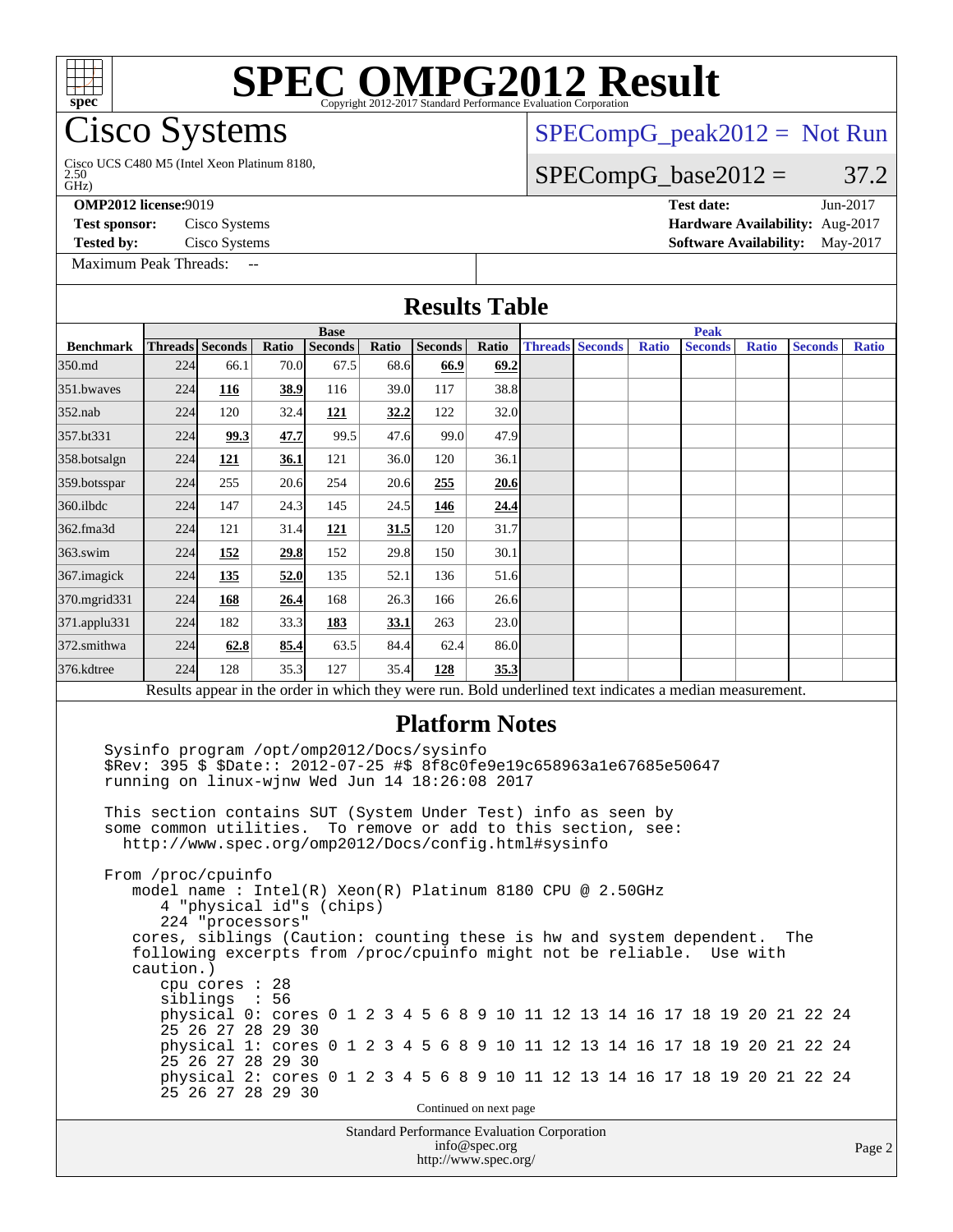

# **[SPEC OMPG2012 Result](http://www.spec.org/auto/omp2012/Docs/result-fields.html#SPECOMPG2012Result)**

Cisco Systems

GHz) 2.50 Cisco UCS C480 M5 (Intel Xeon Platinum 8180,  $SPECompG_peak2012 = Not Run$  $SPECompG_peak2012 = Not Run$ 

 $SPECompG_base2012 = 37.2$  $SPECompG_base2012 = 37.2$ 

**[Test sponsor:](http://www.spec.org/auto/omp2012/Docs/result-fields.html#Testsponsor)** Cisco Systems **[Hardware Availability:](http://www.spec.org/auto/omp2012/Docs/result-fields.html#HardwareAvailability)** Aug-2017 **[Tested by:](http://www.spec.org/auto/omp2012/Docs/result-fields.html#Testedby)** Cisco Systems **[Software Availability:](http://www.spec.org/auto/omp2012/Docs/result-fields.html#SoftwareAvailability)** May-2017

**[OMP2012 license:](http://www.spec.org/auto/omp2012/Docs/result-fields.html#OMP2012license)**9019 **[Test date:](http://www.spec.org/auto/omp2012/Docs/result-fields.html#Testdate)** Jun-2017

#### **[Platform Notes \(Continued\)](http://www.spec.org/auto/omp2012/Docs/result-fields.html#PlatformNotes)**

 physical 3: cores 0 1 2 3 4 5 6 8 9 10 11 12 13 14 16 17 18 19 20 21 22 24 25 26 27 28 29 30 cache size : 39424 KB From /proc/meminfo<br>MemTotal: 791192456 kB HugePages\_Total: 0<br>Hugepagesize: 2048 kB Hugepagesize: From /etc/\*release\* /etc/\*version\* SuSE-release: SUSE Linux Enterprise Server 12 (x86\_64) VERSION = 12 PATCHLEVEL = 2 # This file is deprecated and will be removed in a future service pack or release. # Please check /etc/os-release for details about this release. os-release: NAME="SLES" VERSION="12-SP2" VERSION\_ID="12.2" PRETTY\_NAME="SUSE Linux Enterprise Server 12 SP2" ID="sles" ANSI\_COLOR="0;32" CPE\_NAME="cpe:/o:suse:sles:12:sp2" uname -a: Linux linux-wjnw 4.4.21-69-default #1 SMP Tue Oct 25 10:58:20 UTC 2016 (9464f67) x86\_64 x86\_64 x86\_64 GNU/Linux run-level 3 Jun 14 03:53 SPEC is set to: /opt/omp2012 Filesystem Type Size Used Avail Use% Mounted on /dev/sda2 xfs 321G 40G 282G 13% / Additional information from dmidecode: BIOS Cisco Systems, Inc. C480M5.3.1.0.248.0518171057 05/18/2017 Memory: 48x 16 GB 48x 0xCE00 M393A2G40EB2-CTD 16 GB 2666 MHz 2 rank (End of data from sysinfo program)

#### **[General Notes](http://www.spec.org/auto/omp2012/Docs/result-fields.html#GeneralNotes)**

 ======================================================================== BIOS settings notes: Transparent Huge Pages enabled with: echo always > /sys/kernel/mm/transparent\_hugepage/enabled BIOS settings notes:

Continued on next page

Standard Performance Evaluation Corporation [info@spec.org](mailto:info@spec.org) <http://www.spec.org/>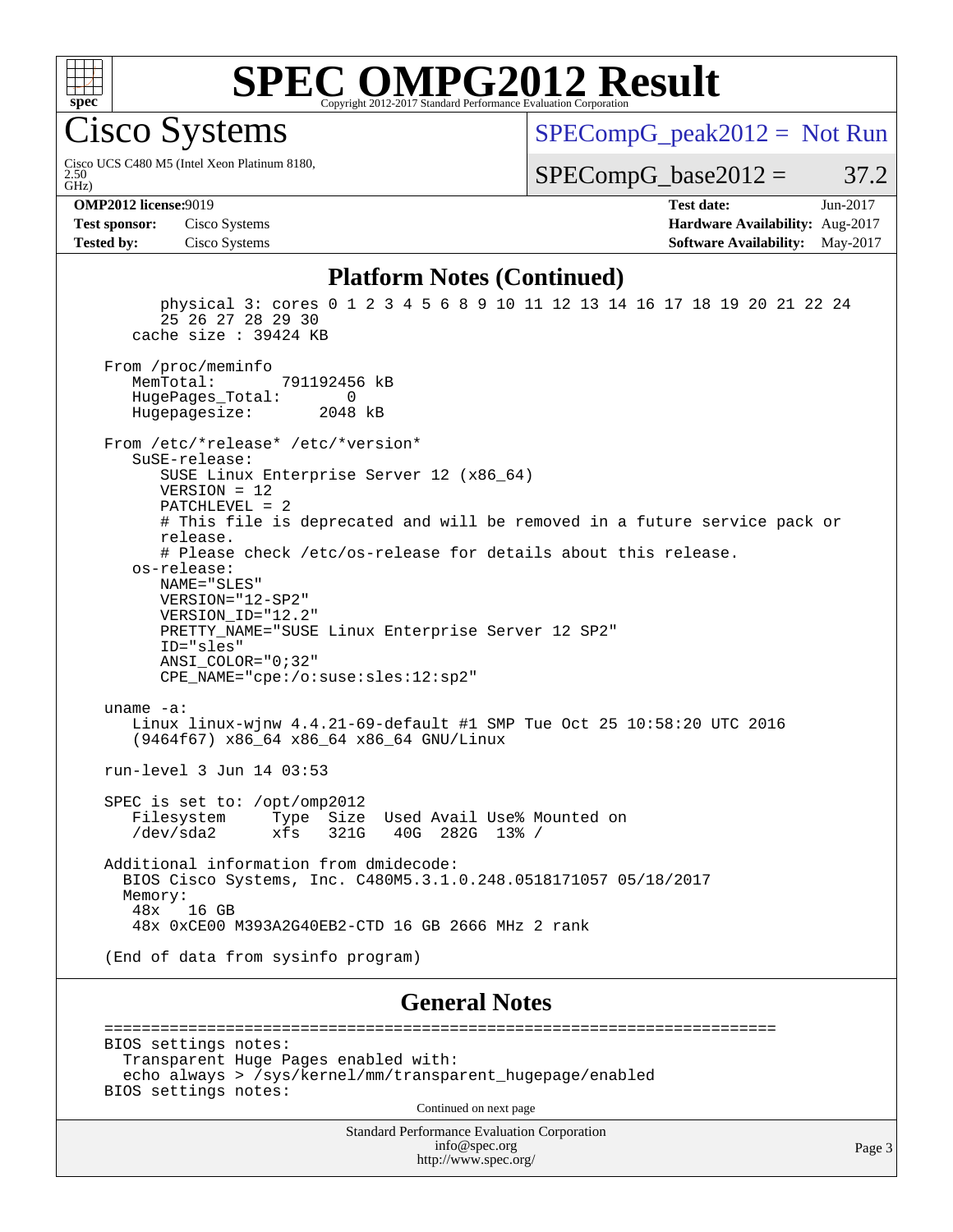

# **[SPEC OMPG2012 Result](http://www.spec.org/auto/omp2012/Docs/result-fields.html#SPECOMPG2012Result)**

Cisco Systems

 $\tilde{GHZ}$ 2.50 Cisco UCS C480 M5 (Intel Xeon Platinum 8180,  $SPECompG_peak2012 = Not Run$  $SPECompG_peak2012 = Not Run$ 

 $SPECompG_base2012 = 37.2$  $SPECompG_base2012 = 37.2$ 

**[OMP2012 license:](http://www.spec.org/auto/omp2012/Docs/result-fields.html#OMP2012license)**9019 **[Test date:](http://www.spec.org/auto/omp2012/Docs/result-fields.html#Testdate)** Jun-2017 **[Test sponsor:](http://www.spec.org/auto/omp2012/Docs/result-fields.html#Testsponsor)** Cisco Systems **[Hardware Availability:](http://www.spec.org/auto/omp2012/Docs/result-fields.html#HardwareAvailability)** Aug-2017 **[Tested by:](http://www.spec.org/auto/omp2012/Docs/result-fields.html#Testedby)** Cisco Systems **[Software Availability:](http://www.spec.org/auto/omp2012/Docs/result-fields.html#SoftwareAvailability)** May-2017

### **[General Notes \(Continued\)](http://www.spec.org/auto/omp2012/Docs/result-fields.html#GeneralNotes)**

 Intel Turbo Boost Technology (Turbo) : Enabled CPU performance set to Enterprise Power Performance Tuning set to OS SNC set to Disabled IMC Interleaving set to Auto General OMP Library Settings ENV\_KMP\_LIBRARY=turnaround ENV\_OMP\_SCHEDULE=static ENV\_KMP\_BLOCKTIME=200 ENV\_KMP\_STACKSIZE=8192M ENV\_OMP\_DYNAMIC=FALSE ENV\_OMP\_NESTED=FALSE ======================================================================== General base OMP Library Settings ENV\_KMP\_AFFINITY=compact,1 ========================================================================

## **[Base Compiler Invocation](http://www.spec.org/auto/omp2012/Docs/result-fields.html#BaseCompilerInvocation)**

[C benchmarks](http://www.spec.org/auto/omp2012/Docs/result-fields.html#Cbenchmarks):  $i$ 

[C++ benchmarks:](http://www.spec.org/auto/omp2012/Docs/result-fields.html#CXXbenchmarks) [icpc](http://www.spec.org/omp2012/results/res2017q3/omp2012-20170621-00101.flags.html#user_CXXbase_intel_icpc_2d899f8d163502b12eb4a60069f80c1c)

[Fortran benchmarks](http://www.spec.org/auto/omp2012/Docs/result-fields.html#Fortranbenchmarks): [ifort](http://www.spec.org/omp2012/results/res2017q3/omp2012-20170621-00101.flags.html#user_FCbase_intel_ifort_8a5e5e06b19a251bdeaf8fdab5d62f20)

## **[Base Portability Flags](http://www.spec.org/auto/omp2012/Docs/result-fields.html#BasePortabilityFlags)**

 $350$ .md:  $-FR$  357.bt331: [-mcmodel=medium](http://www.spec.org/omp2012/results/res2017q3/omp2012-20170621-00101.flags.html#user_basePORTABILITY357_bt331_f-mcmodel_3a41622424bdd074c4f0f2d2f224c7e5) 363.swim: [-mcmodel=medium](http://www.spec.org/omp2012/results/res2017q3/omp2012-20170621-00101.flags.html#user_basePORTABILITY363_swim_f-mcmodel_3a41622424bdd074c4f0f2d2f224c7e5) 367.imagick: [-std=c99](http://www.spec.org/omp2012/results/res2017q3/omp2012-20170621-00101.flags.html#user_baseCPORTABILITY367_imagick_f-std_2ec6533b6e06f1c4a6c9b78d9e9cde24)

## **[Base Optimization Flags](http://www.spec.org/auto/omp2012/Docs/result-fields.html#BaseOptimizationFlags)**

[C benchmarks](http://www.spec.org/auto/omp2012/Docs/result-fields.html#Cbenchmarks): [-O3](http://www.spec.org/omp2012/results/res2017q3/omp2012-20170621-00101.flags.html#user_CCbase_f-O3) [-openmp](http://www.spec.org/omp2012/results/res2017q3/omp2012-20170621-00101.flags.html#user_CCbase_f-openmp) [-ipo](http://www.spec.org/omp2012/results/res2017q3/omp2012-20170621-00101.flags.html#user_CCbase_f-ipo_84062ab53814f613187d02344b8f49a7) [-xCORE-AVX2](http://www.spec.org/omp2012/results/res2017q3/omp2012-20170621-00101.flags.html#user_CCbase_f-xCORE-AVX2) [-ansi-alias](http://www.spec.org/omp2012/results/res2017q3/omp2012-20170621-00101.flags.html#user_CCbase_f-ansi-alias)

[C++ benchmarks:](http://www.spec.org/auto/omp2012/Docs/result-fields.html#CXXbenchmarks)

[-O3](http://www.spec.org/omp2012/results/res2017q3/omp2012-20170621-00101.flags.html#user_CXXbase_f-O3) [-openmp](http://www.spec.org/omp2012/results/res2017q3/omp2012-20170621-00101.flags.html#user_CXXbase_f-openmp) [-ipo](http://www.spec.org/omp2012/results/res2017q3/omp2012-20170621-00101.flags.html#user_CXXbase_f-ipo_84062ab53814f613187d02344b8f49a7) [-xCORE-AVX2](http://www.spec.org/omp2012/results/res2017q3/omp2012-20170621-00101.flags.html#user_CXXbase_f-xCORE-AVX2) [-ansi-alias](http://www.spec.org/omp2012/results/res2017q3/omp2012-20170621-00101.flags.html#user_CXXbase_f-ansi-alias)

[Fortran benchmarks](http://www.spec.org/auto/omp2012/Docs/result-fields.html#Fortranbenchmarks):

[-O3](http://www.spec.org/omp2012/results/res2017q3/omp2012-20170621-00101.flags.html#user_FCbase_f-O3) [-openmp](http://www.spec.org/omp2012/results/res2017q3/omp2012-20170621-00101.flags.html#user_FCbase_f-openmp) [-ipo](http://www.spec.org/omp2012/results/res2017q3/omp2012-20170621-00101.flags.html#user_FCbase_f-ipo_84062ab53814f613187d02344b8f49a7) [-xCORE-AVX2](http://www.spec.org/omp2012/results/res2017q3/omp2012-20170621-00101.flags.html#user_FCbase_f-xCORE-AVX2) [-align array64byte](http://www.spec.org/omp2012/results/res2017q3/omp2012-20170621-00101.flags.html#user_FCbase_f-align_c9377f996e966d652baaf753401d4725)

Standard Performance Evaluation Corporation [info@spec.org](mailto:info@spec.org) <http://www.spec.org/>